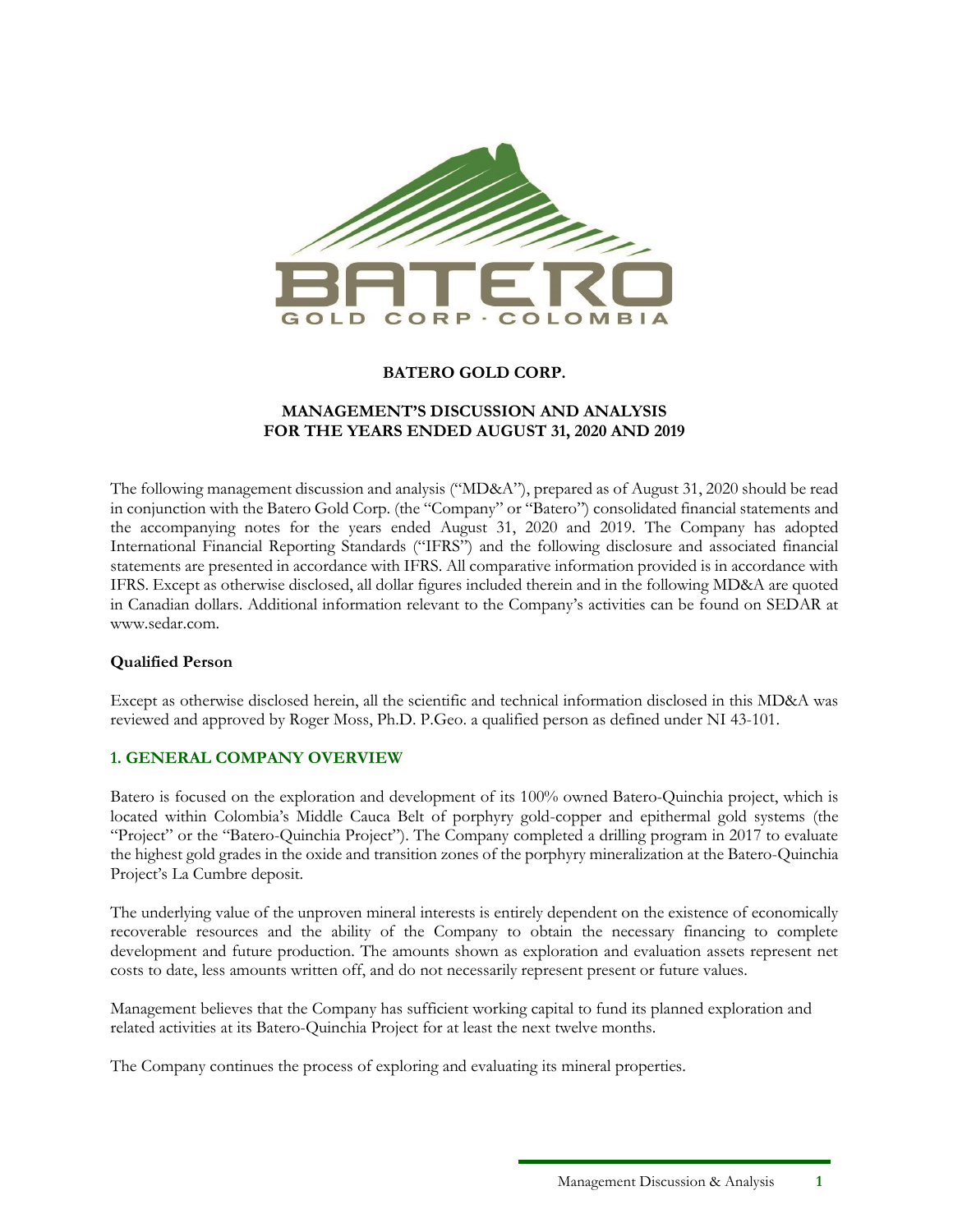# **2. OVERALL PERFORMANCE AND OUTLOOK**

On November 9, 2018, the Company announced the results of an updated mineral resource estimate for the La Cumbre deposit at the Project (the "November 2018 News Release") and filed a NI 43-101 compliant technical report on the updated mineral resource estimate with an effective date of September 12, 2018 entitled "Batero Gold Corp. La Cumbre Gold Project, Department of Risaralda, Colombia NI 43-101 Technical Report on Updated Mineral Resource Estimate" prepared by Edgar Vilela Acosta, Independent Consultant with LINAMEC (the "Report"). Details follow herein under the heading "Discussion of Operations – Batero-Quinchia Project".

Based on results of the September 12, 2018 NI 43-101 Resource Report, the Company is focused on accelerating the La Cumbre deposit towards a development decision. Engineering, environmental impact assessment, archaeological studies and social baseline studies are being updated to reflect a changed footprint and will be used to support a review of any development options.

Batero has initiated the elaboration of the PTO document (documents that describes the project and the work plan) in cooperation with Coal Support as a complement to the Environmental Impact Study and as required by the Colombian environmental authorities (ANLA).

The Company SRK Consulting has started the feasibility study of the tailings deposit, organic material deposit, waste deposit, and leaching pad, located in La Perla zone, and also, the stockpile study located in Matecaña zone.

Tarma Bulk Solids Solutions started the studies of continuous and peripheral transport systems of the different components.

The company R&DC has completed the designs for the overburden storage located close to the pit, in the Paramillo area and concluded that the capacity of this area is about 1.17 Mt., designs include an existing road, access ways, a retention dike and propose three phases of filling.

Batero continues evaluating the metallurgical properties of the oxide and transition zones to improve recovery and to achieve a good representation of the deposit. The company, in cooperation with METTS Eirl Peru, has completed Merril Crowe tests on samples obtained from the oxide, transition and primary zone and concluded that, the Merril & Crowe system will be used for the start of production. Further studies are necessary to define the best beneficiation process to be used for the life of the mine.

SGS Lab in Colombia selected 56 samples from the oxide, transition, and primary zones which were sent to SGS Lab in Lima for acid base analysis (ABA) and net acid generation (NAG) tests.

Additionally, Batero is advancing other studies like detailed topography in the La Perla and Metzaña areas, evaluation of the current road network and quarry studies for the supply of construction materials.

The Company is also evaluating the most cost-effective mining and processing scenario, including a leaching circuit as well as the optimum starter pit production rate for the high-grade gold mineralization in the oxide zone at the La Cumbre deposit. The resulting mine scenario is anticipated to be the first stage of a potentially larger mine plan. The Company has taken advantage of Colombian mining law and has received informal approval allowing it to integrate three mining titles into one tenement, thereby reducing the need to develop three separate mining projects, one for each title. Formal approval is pending. This will allow for a more economic development of the Project and the La Cumbre deposit.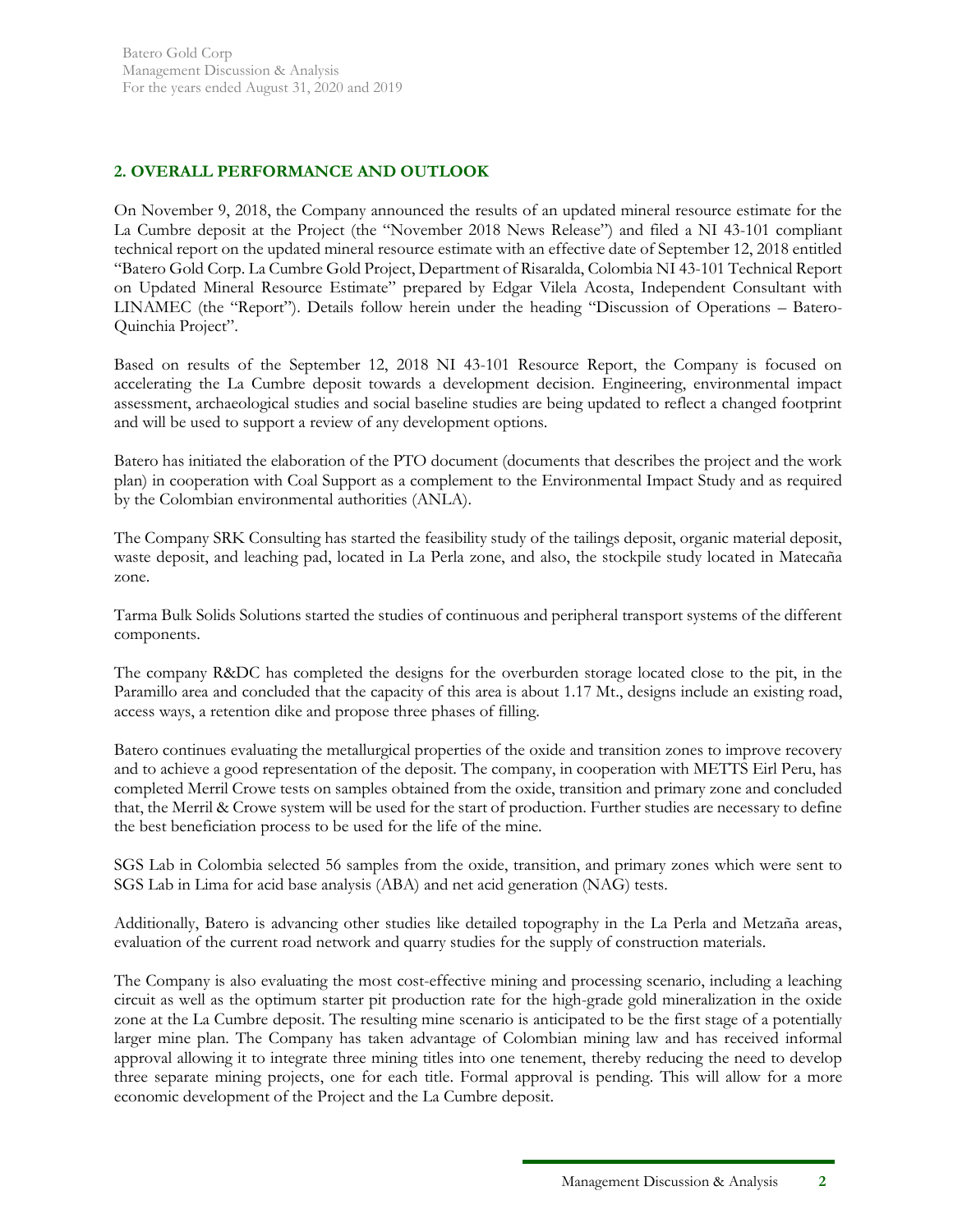# **Outlook**

The outlook for Batero is positive. Significantly, Batero is:

- Capitalized at August 31, 2020 with cash of Cdn \$5,148,574 mostly held in US dollars. Since August 31, 2013 the US dollar has appreciated approximately 94% vis-à-vis the Colombian peso. The costs of operating in Colombia are mostly in Colombian pesos, making the project costs in US dollars decrease significantly.
- Continuing to advance the Batero-Quinchia Project in a cost effective and timely manner. Notably, the Company has taken advantage of Colombian mining law which has allowed it to integrate three mining titles into one tenement, reducing the need to develop three separate mining projects, one for each title. This will allow for more economic development of the project and the deposit.
- Fully funded for planned work to advance the La Cumbre deposit.

# **3. DISCUSSION OF OPERATIONS**

Readers are cautioned that mineral resources are not mineral reserves and do not have demonstrated economic viability. Readers are also cautioned that inferred mineral resources are considered too speculative geologically to have economic considerations applied to them.

## **Batero-Quinchia Project**

### Property Description and Location

The Batero-Quinchia Project is located within the Municipality of Quinchia, Department of Risaralda, Republic of Colombia, approximately 55 kilometres to the north of Risaralda's capital, Pereira. The Project consists of a 1,407 - hectare tenement plus two applications for a concession contract of 169 hectares and is supported with full infrastructure including roads, water and power. The closest population centre, the town of Quinchia, lies 3 kilometres northwest of the tenement. The tenement is centered on the La Cumbre porphyry-gold target located at 420976E and 585718N, within Zone 18 north of the Universal Transverse Mercator grid (UTM WGS84).

#### Concession Agreements

On January 16, 2012, the Company reported that concession agreements are executed on 100% of the Company's property. On October 2, 2013, the Company confirmed that concession contract 18567 was formally and officially registered by ANM. This concession is part of the block of three concessions comprising the Company's 100% owned Batero-Quinchia Project. Concession contract 22270 was registered during October 2005, and registration of the remaining concession agreement 22159 was formalized October 20, 2019.

#### Preliminary Economic Assessment (PEA)

On November 4, 2013, the Company reported the results of an updated PEA prepared by Roscoe Postle and Associates (RPA) that included drill hole data available as of October 2012, and metallurgical test work data available as of March 2013. This PEA was filed on SEDAR on December 18, 2013.

## *PEA Highlights*

The PEA evaluates the economics of an open pit contract mining and heap leach processing scenario that takes advantage of the relatively high gold recoveries and fast leach kinetics of the surface oxide mineralization within the La Cumbre deposit. Higher grade, near surface mixed and primary mineralization within the oxide pit footprint are also mined.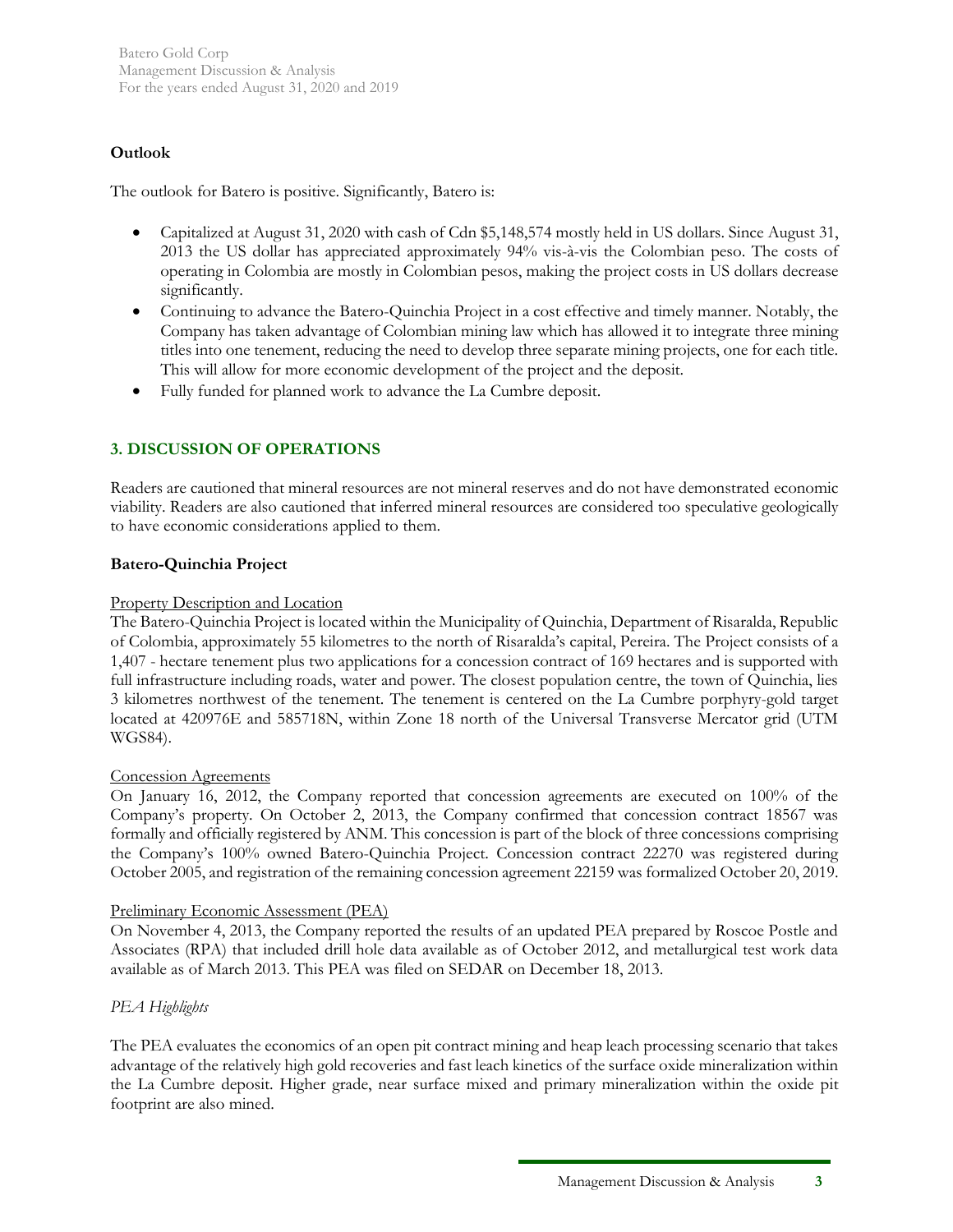Highlights from the PEA, with a base case gold price of US\$1,400/oz are as follows (all figures are in U.S. dollars unless otherwise stated):

- Mine life of seven years at 3.5 million tonnes per annum production steady state (10,000 tonnes per day).
- Life-of-Mine (LoM) gold production of 390,000 ounces of gold and 817,000 ounces of silver recovered.
- Annual average production of 56,000 ounces of gold and 117,000 ounces of silver recovered.
- Total open pit production which has been factored for mining extraction and mining dilution: 9.4 Mt of Measured Mineral Resources at 0.81 g/t Au and 1.8 g/t Ag for 244,000 ounces of contained gold and 545,000 ounces of contained silver, 11.0 Mt of Indicated Mineral Resources at 0.77 g/t Au and 2.0 g/t Ag for 273,000 ounces of contained gold and 720,000 ounces of contained silver, 3.3 Mt of Inferred Mineral Resources at 0.59 g/t Au and 1.6 g/t Ag for 64,000 ounces of contained gold and 171,000 ounces of contained silver.
- Mining strip ratio of 0.3:1 (waste: production).
- Life of mine average gold and silver heap leach recoveries of 67% and 57% respectively.
- Initial capital cost of \$97.3 million, which includes \$16.2 million in contingency costs.
- Total cash operating cost (net of silver credits) of \$842 per ounce gold.
- Pre-tax payback of 23 months.
- Net pre-tax cash flow of \$105.0 million.
- Pre-tax Internal Rate of Return (IRR) of 27%.
- Pre-tax Net Present Value (NPV) at a 5% discount rate of \$69.1 million.

The PEA was prepared by RPA in accordance with the standards set out in NI 43-101. The PEA is considered preliminary in nature. The economic analysis includes, in part, inferred mineral resources that are considered too speculative to have the economic considerations applied that would enable classification as mineral reserves. There is no certainty that the conclusions within the PEA will be realized. Mineral resources that are not mineral reserves do not have demonstrated economic viability**.** 

Full details of the results of the PEA can be seen in the technical report filed on SEDAR on December 18, 2013.

## Mineral Resource Update

Subsequent to the 2013 PEA, on November 9, 2018, the Company filed an updated mineral resource estimate for the Batero-Quinchia Project. The mineral resource estimate was prepared by, or under the supervision of Edgard A. Vilela Acosta, MAusIMM (CP), an Independent Consultant with LINAMEC S.A.C. (LINAMEC"), and who is an independent "Qualified Person" under National Instrument 43-101 Standards of Disclosure for Mineral Projects ("NI 43-101").

## *Report Highlights:*

- Measured Mineral Resources comprising 20.014 million tonnes grading 0.759 grams per tonne  $(g/t)$ gold, 1.837 g/t silver for a total of 488,336 ounces gold and 1.189 million ounces silver.
- Indicated Mineral Resources comprising 4.838 million tonnes grading 0.546 grams per tonne  $(g/t)$ gold, 1.485 g/t silver for a total of 84,864 ounces gold, 232,970 ounces silver.
- Inferred Mineral Resources comprising 8.914 million tonnes grading 0.628 g/t gold, 1.328 g/t silver for a total of 179,876 ounces gold and 462,592 ounces silver.
- LINAMEC recognizes the presence of a potentially significant volume of near surface oxidized gold mineralization within the resource area that may be amenable to heap leaching. Initial metallurgical test work on oxide mineralization returned up to 92% gold recovery. Mineralization in the near surface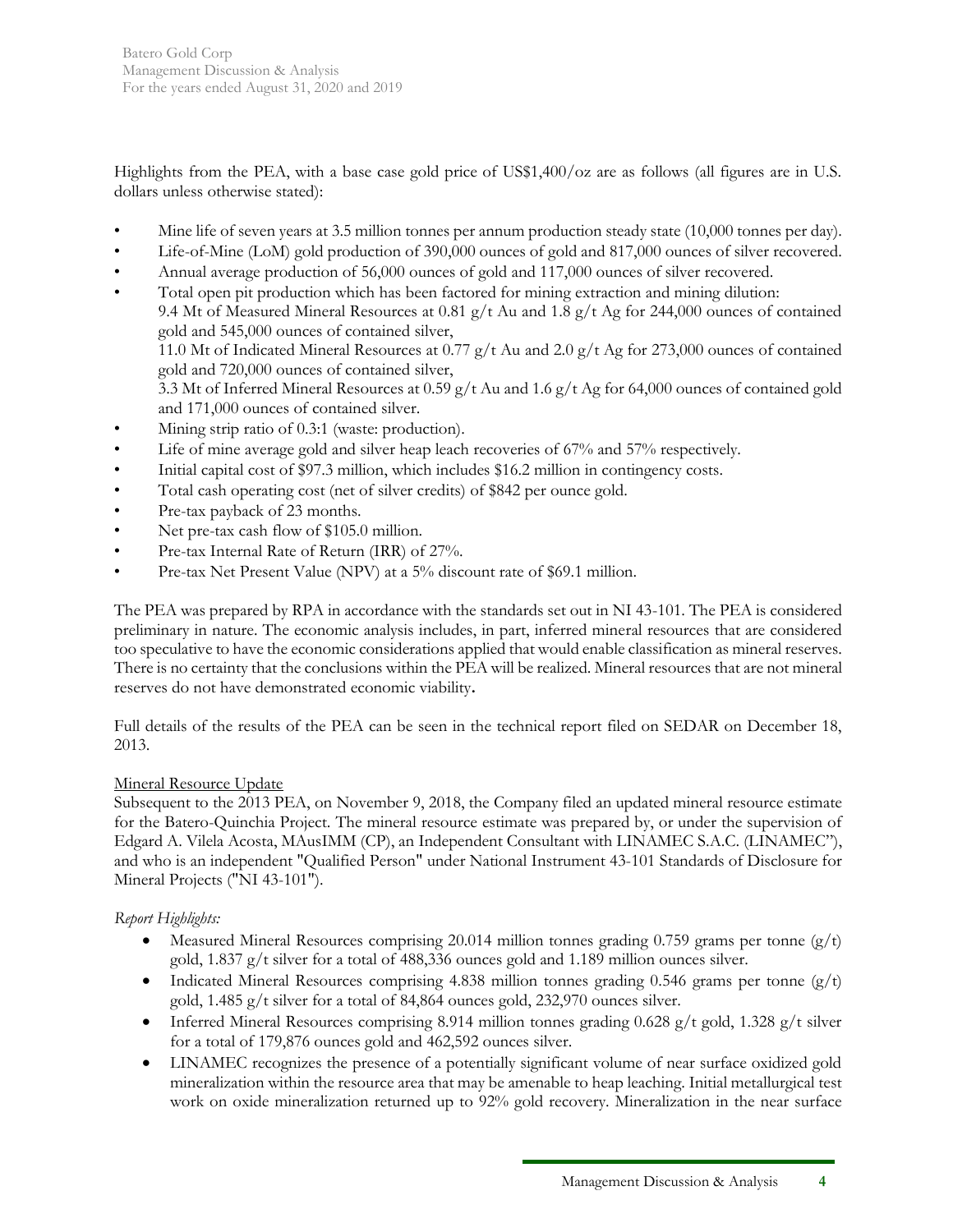oxide zone is outlined in Table 1-2 with a significant portion of the oxide mineralization reported in the measured category.

See Tables 1-1, 1-2 and 1-3 below for additional information.

The mineral resources included in the report represent that portion of the La Cumbre deposit with a reasonable prospect for economic extraction at this time and are reported within a conceptual Whittle pit shell using the parameters defined by LINAMEC (see notes below Table 1-3).

|                                                       | Table 1-1 |  |
|-------------------------------------------------------|-----------|--|
| Total Mineral Resource Estimate for La Cumbre Deposit |           |  |

| <b>Classification</b>  | Tonnage    | Au $g/t$ | Au oz   | Agg/t | Ag oz     |
|------------------------|------------|----------|---------|-------|-----------|
| <b>MEASURED</b>        | 20,014,332 | 0.759    | 488,336 | 1.837 | 1,189,327 |
| <b>INDICATED</b>       | 4,838,786  | 0.546    | 84,864  | 1.485 | 232,970   |
| <b>TOTAL M &amp; I</b> | 24,853,118 | 0.717    | 573,200 | 1.768 | 1,422,297 |
|                        |            |          |         |       |           |
| <b>INFERRED</b>        | 8,914,657  | 0.628    | 179.876 | 1.328 | 462,592   |

Table 1-2 Mineral Resource Estimate for La Cumbre Deposit Oxide Zone

| Classification         | Tonnage    | Au $g/t$ | Au oz   | $\rm Ag\ g/t$ | Ag oz     |
|------------------------|------------|----------|---------|---------------|-----------|
| <b>MEASURED</b>        | 14,434,475 | 0.78     | 362,115 | 1.893         | 878,611   |
| <b>INDICATED</b>       | 2,633,937  | 0.553    | 46,804  | 1.522         | 128,901   |
| <b>TOTAL M &amp; I</b> | 17,068,412 | 0.745    | 408,919 | 1.836         | 1,007,512 |
|                        |            |          |         |               |           |
| <b>INFERRED</b>        | 247.781    | 0.392    | 3.121   | 1.364         | 10,863    |

Table 1-3 Mineral Resource Estimate for La Cumbre Deposit Transitional Zone

| Classification         | Tonnage   | Au $g/t$ | Au oz   | Agg/t | Ag oz   |
|------------------------|-----------|----------|---------|-------|---------|
| MEASURED               | 5,579,857 | 0.704    | 126,222 | 1.732 | 310,715 |
| <b>INDICATED</b>       | 2,204,849 | 0.537    | 38,060  | 1.468 | 104,070 |
| <b>TOTAL M &amp; I</b> | 7,784,706 | 0.656    | 164,282 | 1.657 | 414,785 |
|                        |           |          |         |       |         |
| <b>INFERRED</b>        | 8,666,875 | 0.634    | 176.755 | 1.621 | 451.729 |

Notes to accompany La Cumbre Mineral Resource tables:

- 1. Mineral Resources have an effective date of 12 September 2018. The qualified person as defined by NI 43-101 for the estimate is Mr. Edgard Vilela, CP and MAusIMM.
- 2. Mineral Resources that are not Mineral Reserves do not have demonstrated economic viability.
- 3. Mineral Resources are reported within a conceptual Whittle pit that uses the following input parameters: Au price: US\$1,200/troy oz and US\$14.5/troy oz Ag, mining cost: US\$1.95/t, process cost (including G&A): US\$6.80/t processed, gold selling cost: US\$38.00/troy oz and Over-all slope angle of 45°.
- 4. Gold recovery in the oxide zone was fixed at 83%. Gold recovery in the transitional zone was fixed at 80%.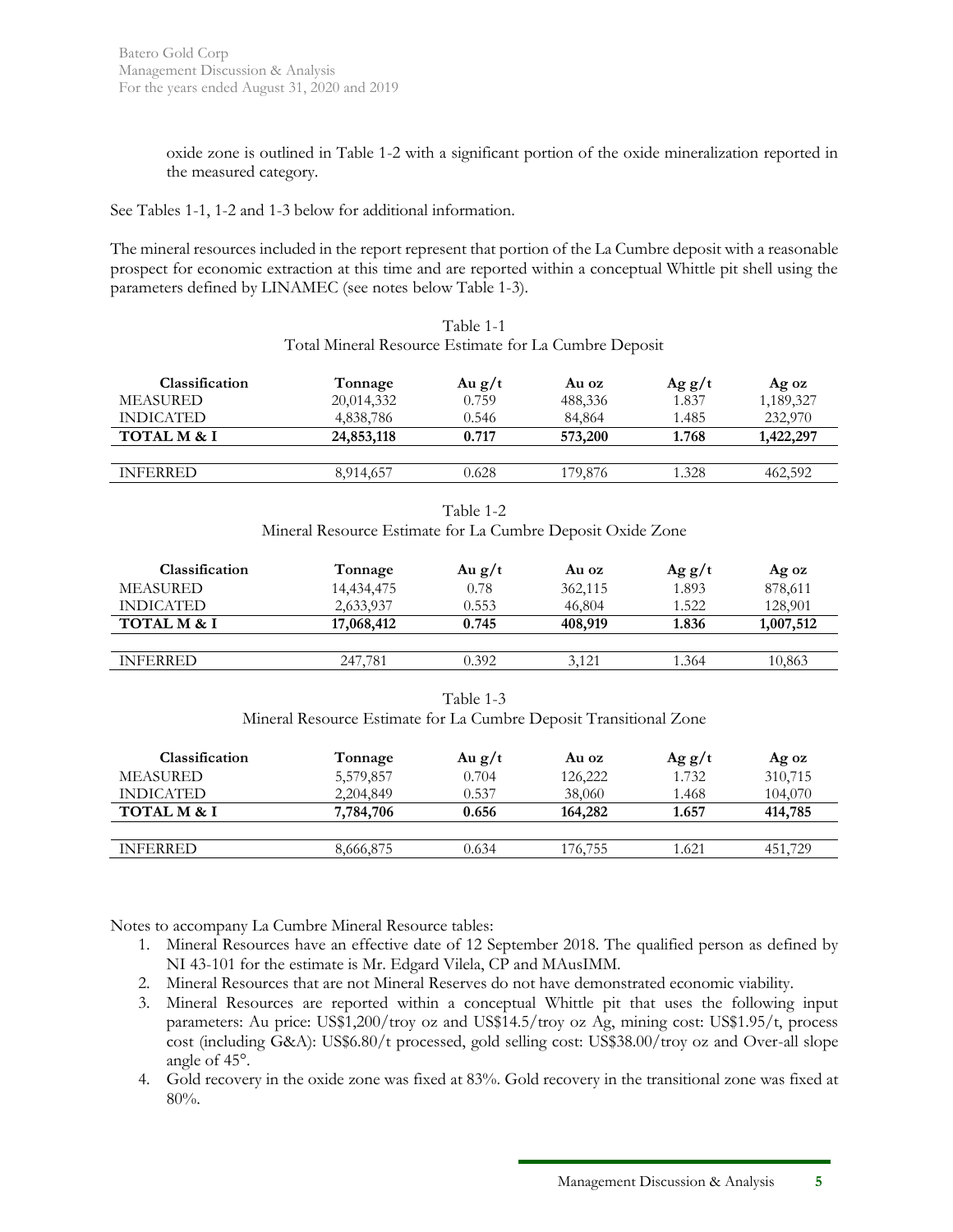- 5. Mineral Resources (Oxide) are reported using a 0.22 g/t Au cutoff grade.
- 6. Mineral Resources (Transitional) are reported using a 0.23  $g/t$  Au cutoff grade.
- 7. Totals may not sum due to rounding as required by reporting guidelines.

For additional information, see the July 2018 News Release, November 2018 News Release and Technical Report, available at the Company's profile on SEDAR at www.sedar.com.

## Environmental, Social and Corporate Initiatives

Batero continues to work on the Environmental Impact Study with Servicios Ambientales y Geográficos - SAG and has advanced the abiotic, biotic and socio-economic and archeological characterization of the La Cumbre deposit at the Project.

The Company's social and community development team has been successfully working in the Quinchia district for many years. Community participation, integral to the successful growth of the Company, includes the innovative "Farms for the Future" program for land owners that allow families to exchange farms within the Batero-Quinchia tenement for potentially more productive farms a short distance away in an adjacent valley. The Company purchases the new farms and exchanges them for the farms within the Batero-Quinchia tenement.

The Company holds regular meetings with the community to inform them about the work taking place at the project and is responsive to the needs of the community. Batero supports the local children's school band by providing funding, a place to practice and storage for the instruments. The Company also facilitates health care for the local community by providing facilities, booking appointments and supporting the doctors and administrative staff when they are in the community.

The Company worked with the International Organization for Migration (IOM) on a community shared value program "Improving Socio-Economic Development for Families in Quinchía, Risaralda" in alliance with the Government of Canada. In the past the Company contributed more than \$240,000 to the program which formally ended in 2016. The Company continues to support the program's goal of improving methods and processes in the local sugar cane industry. The Company supports that initiative by donating machinery and tools to the program. In addition, the Company works with the local government and educational institutions to provide facilities and training to students, so they can become technicians to the sugar cane industry.

The Company completes ongoing environmental monitoring, including but not limited to, measurement of environmental parameters such as stream flow, water quality, precipitation, evaporation, and wind patterns, and informs the local community.

## **Land Acquisition**

The Company continues with the process of acquiring surficial properties that are inside or closed to the alternative areas for mining infrastructure and inside the pit´s area of influence. At the end of August 2020 two properties were purchased and currently one property continues in pre-agreement, the rest of them are in negotiation status.

Based on the location of the mining infrastructure, Batero has initiated the acquisition and evaluation of information related to the surface properties located in the La Perla and Matecaña areas.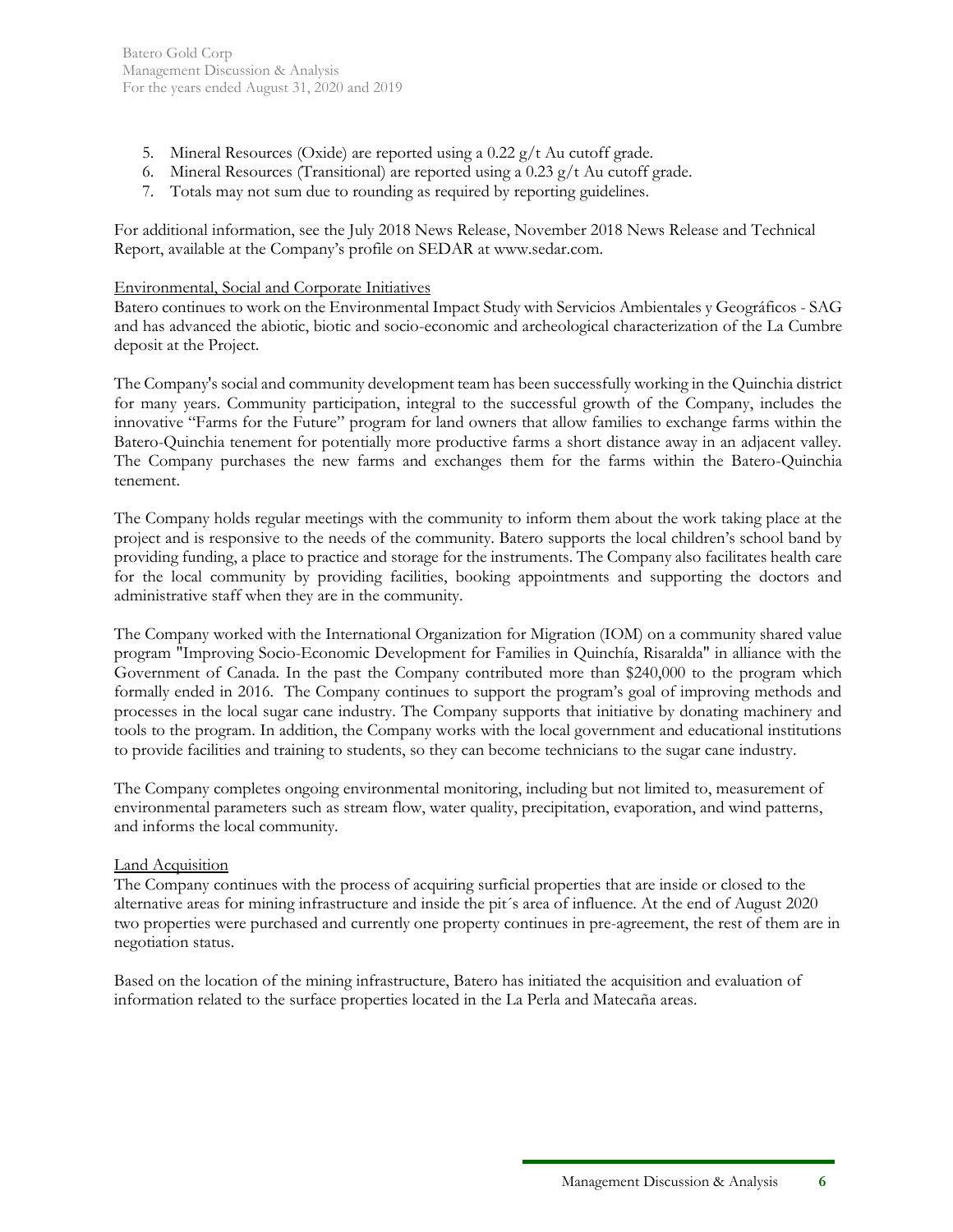# **4. SELECTED ANNUAL INFORMATION**

The following are selected financial data prepared in accordance with IFRS and derived from the audited consolidated financial statements of the Company for the financial years ending August 31:

|                                                 | 2020       | 2019       | 2018       |
|-------------------------------------------------|------------|------------|------------|
| Audited data, for fiscal years ended August 31, |            | Adjusted   | Adjusted   |
|                                                 |            |            |            |
| Operating loss                                  | (601, 285) | (743, 357) | (761, 598) |
| Interest income (expenses)                      | 89,319     | 170,564    | 92,112     |
| Foreign exchange gain (loss)                    | (78,601)   | 122,626    | 345,550    |
| Net loss and comprehensive loss                 | (590, 567) | (450, 167) | (323, 936) |
| Basic and diluted loss per share                | (0.01)     | (0.00)     | (0.00)     |
| Additions to exploration asset                  | 1,468,385  | 956,695    | 1,025,192  |
| Total assets                                    | 49,687,988 | 50,317,006 | 50,740,844 |

None of the Company's properties have advanced to the point where a production decision can be made. Consequently, the Company has no producing properties and no sales or revenues from that source.

During the year ended August 31, 2020, the Company realized a net loss of \$590,567 (2019 – \$450,167).

# **5. SELECTED QUARTERLY INFORMATION**

The following are selected quarterly financial information for the eight most recent quarters prepared in accordance with IFRS:

| \$CAD 000's except per share data and<br>numbers of shares | Aug 31,<br>2020<br>4th Qtr | May 31,<br>2020<br>3th Qtr | Feb 29,<br>2020<br>2th Qtr | Nov 30,<br>2019<br>1th Qtr |
|------------------------------------------------------------|----------------------------|----------------------------|----------------------------|----------------------------|
|                                                            |                            |                            |                            |                            |
| Operating expenses                                         | (185, 652)                 | (141, 129)                 | (155, 444)                 | (119,060)                  |
| Interest income (expenses)                                 | 10,036                     | 9.444                      | 25,392                     | 44,447                     |
| Foreign exchange gain (loss)                               | (305, 742)                 | 169,547                    | 59,897                     | (2,303)                    |
| Net income (loss)                                          | (481, 358)                 | 37,862                     | (70, 155)                  | (76, 916)                  |
| Net income (loss) per common share                         | (0.01)                     | (0.00)                     | (0.00)                     | (0.00)                     |
| Number of shares outstanding                               | 115,182,383                | 115,182,383                | 115,182,383                | 115, 182, 383              |
| Exploration and evaluation additions                       | 235,283                    | 323,514                    | 561,957                    | 347,631                    |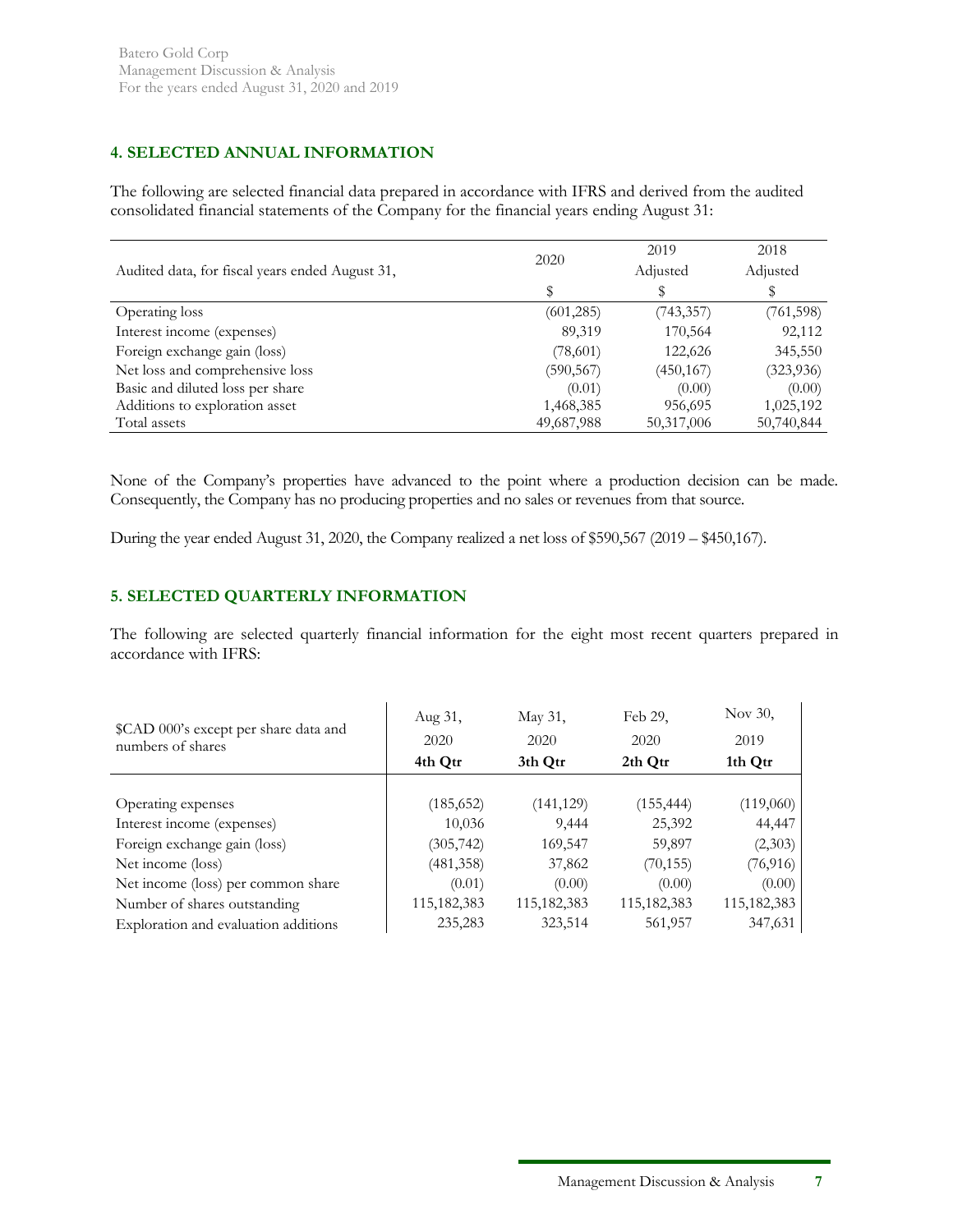| \$CAD 000's except per share data and<br>numbers of shares | Aug 31,<br>2019<br>4th Qtr | May 31,<br>2019<br>3th Otr | Feb 28,<br>2019<br>2th Qtr | Nov 30,<br>2018<br>1th Qtr |
|------------------------------------------------------------|----------------------------|----------------------------|----------------------------|----------------------------|
|                                                            |                            |                            |                            |                            |
| Operating expenses                                         | (138,071)                  | (228, 432)                 | (211,580)                  | (165, 274)                 |
| Interest income (expenses)                                 | 46,375                     | 61,047                     | 42,902                     | 20,240                     |
| Foreign exchange gain (loss)                               | (143, 239)                 | 215,313                    | (98, 826)                  | 149,378                    |
| Net income (loss)                                          | (234, 935)                 | 47,928                     | (267, 504)                 | 4,344                      |
| Net income (loss) per common share                         | (0.00)                     | (0.00)                     | (0.00)                     | 0.00 <sub>1</sub>          |
| Number of shares outstanding                               | 115, 182, 383              | 115,182,383                | 115,182,383                | 115, 182, 383              |
| Exploration and evaluation additions                       | 195,038                    | 353,630                    | 217,829                    | 190,198                    |

# **6. LIQUIDITY AND CAPITAL RESOURCES**

The Company has no significant revenues and no expectation of significant revenues in the near term. In order to manage this risk, the Company closely monitors its cash requirements and expenditures to maintain sufficient liquidity.

As at August 31, 2020 the Company had working capital of \$5,076,678. The capital in the Company was primarily derived from proceeds of the issuance of Common Shares (defined below) through private placements, special warrants financing and the exercise of Warrants (defined below) and Options (defined below).

The Company has followed a policy of converting a significant portion of its Canadian dollar cash holdings into US funds in the belief that the US dollar will strengthen.

The Company holds most of its cash in US dollars and funds its operations mostly in Colombian pesos. The US dollar has appreciated approximately 94% since 2013 with the exchange rate going from 1,936 pesos per US dollar at August 31, 2013 to 3,760 pesos per US dollar at August 31, 2020. As a result of the weakening Colombian peso the cost to the Company of funding operations in US dollars has declined significantly over the past years.

On an ongoing basis, the Company examines various financing alternatives to address future funding requirements. Although the Company has been successful in these activities in the past, the Company has no assurance of the success or sufficiency of these initiatives in the future. The Company's ability to secure future financing is dependent on a variety of factors outside of the Company's control, including, but not limited, to general market conditions, changes in economic conditions and fluctuations in commodity prices. See Section 12 'Risks and Uncertainties' below.

# **7. OFF-BALANCE SHEET ARRANGEMENTS**

The Company does not have any off-balance sheet arrangements.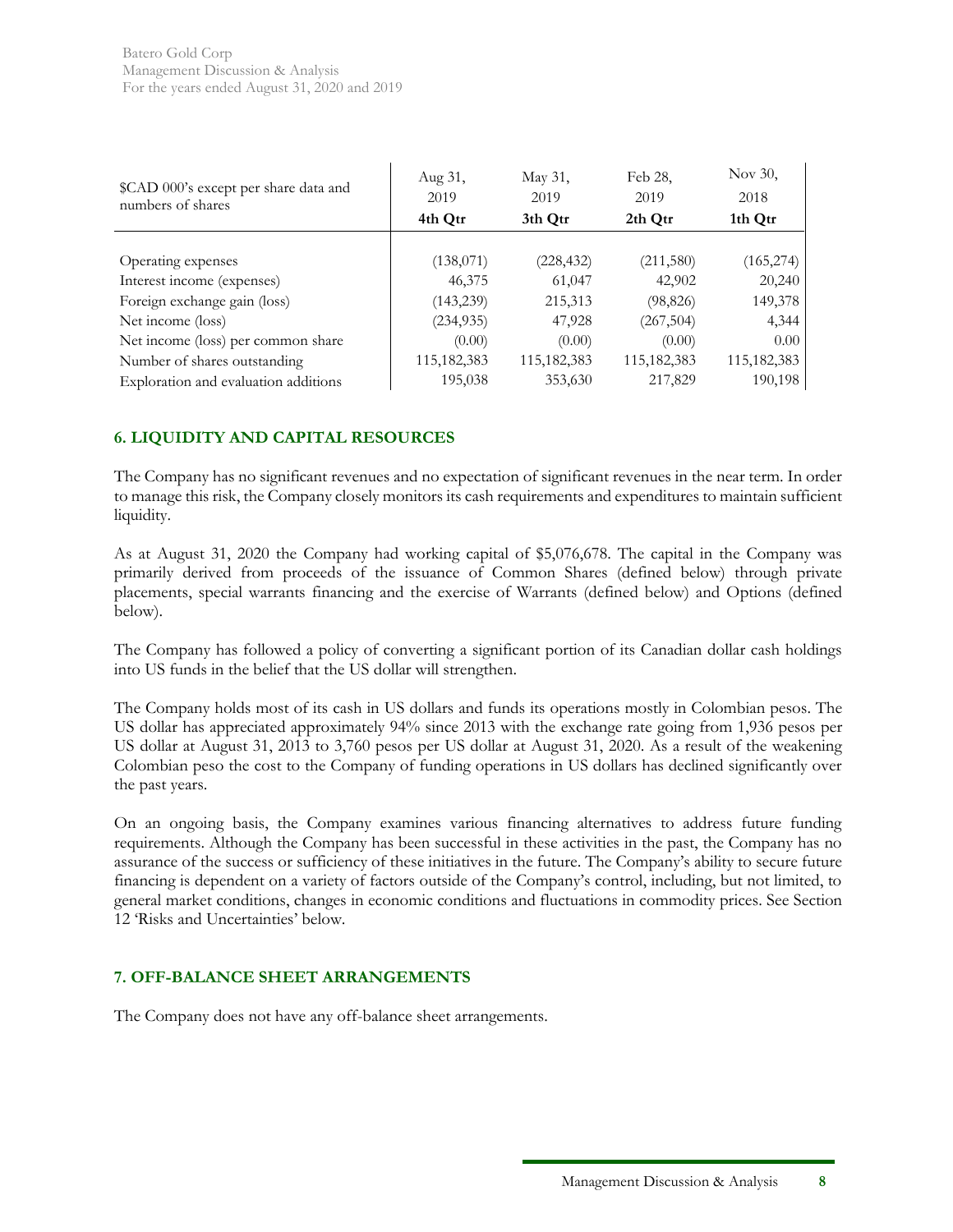# **8. RELATED PARTY TRANSACTIONS**

During the years ended August 31, 2020 and 2019 the Company paid or accrued the following amounts to key management and private corporations owned by them:

|                                   | August 31,               |        |
|-----------------------------------|--------------------------|--------|
|                                   | 2020                     | 2019   |
|                                   |                          |        |
| Consulting fees of key management | $\overline{\phantom{0}}$ | 48,000 |
|                                   | $\overline{\phantom{0}}$ | 48,000 |

In accordance with IAS 24, key management personnel are those persons having authority and responsibility for planning, directing and controlling the activities of the Company, directly or indirectly, including any directors (executive and non-executive) of the Company.

The remuneration of directors and key executives is determined by the Compensation Committee.

During the years ended August 31, 2020 and 2019, the Company paid or accrued amounts due to Antioquia Gold Ltd., a company with key management personnel common to Batero, for back office services. Antioquia Gold Ltd. was paid \$147,680 (August 31, 2019 - \$182,015). Batero shares office space with Antioquia Gold Ltd. and the payments made to it were primarily for shared office costs.

Accounts payable and accrued liabilities as at August 31, 2020 is \$ 26,326 (August 31, 2019 - \$ 44,314) owing to related parties.

# **9. PROPOSED TRANSACTIONS**

The Company does not currently have any proposed transactions as at August 31, 2020. The Company will make disclosure in respect of any such opportunity when required under applicable securities rules.

# **10. CHANGES IN ACCOUNTING POLICIES AND ACCOUNTING PRONOUNCEMENTS**

## Changes in Accounting Policies – IFRS 16 Leases.

The Company adopted all of the requirements of IFRS 16, effective September 1, 2019.

IFRS 16 specifies how an IFRS reporter will recognize, measure, present and disclose leases. The standard provides a single lessee accounting model, requiring lessees to recognize assets and liabilities for all leases unless the lease term is12 months or less or the underlying asset has a low value. Lessors continue to classify leases as operating or finance, with IFRS 16's approach to lessor accounting substantially unchanged from its predecessor, IAS 17.

There was no material impact on the Company's consolidated financial statements upon the adoption of this new standard.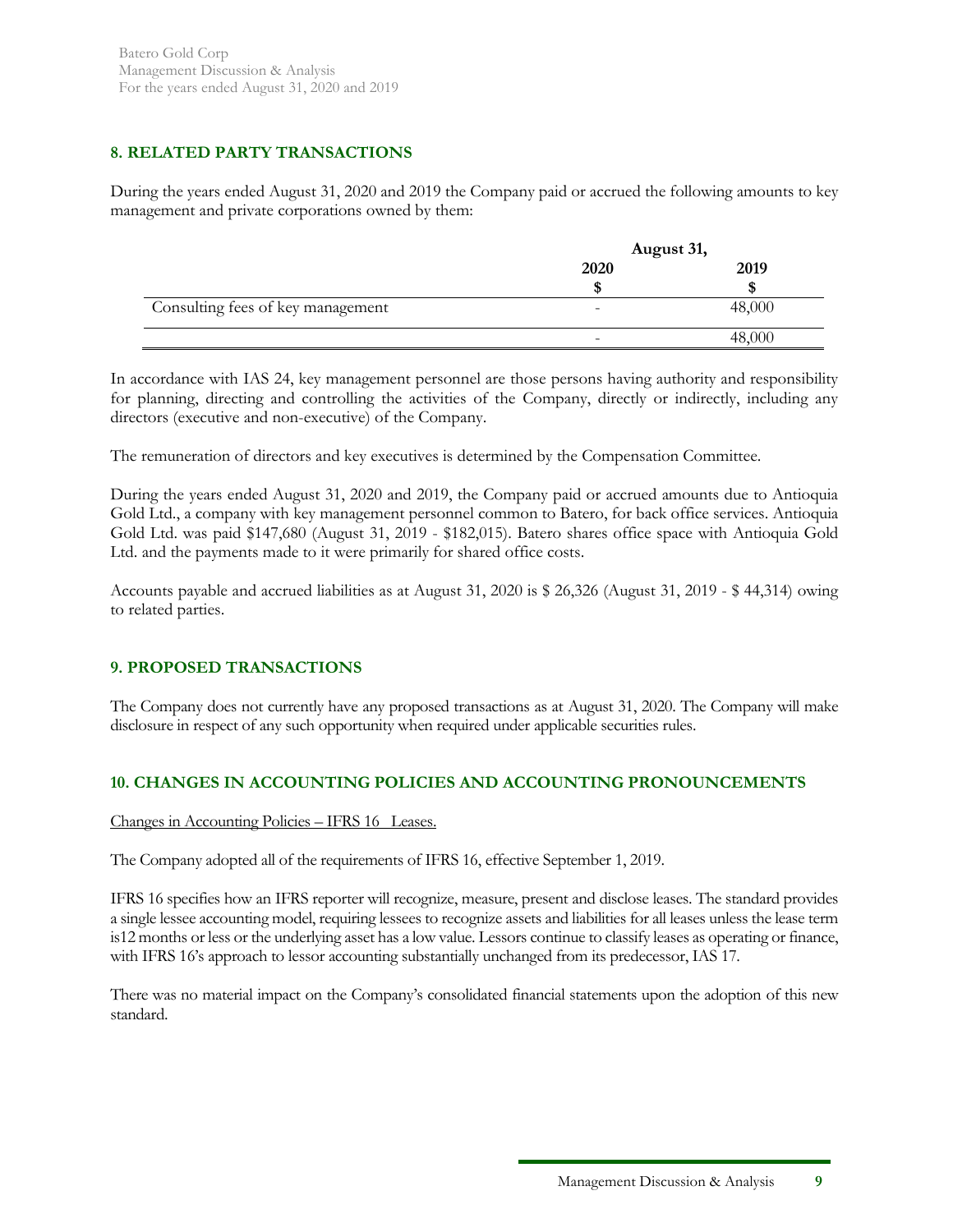### Change in Accounting Policy.

These consolidated financial statements have been prepared to reflect a retrospective application of a change in accounting policy relating to exploration assets. The new accounting policy was adopted voluntarily by the Company on September 1, 2019 and has been applied retrospectively.

The company believes that this accounting policy change results in financial statements providing more reliable and relevant information about the effects of transactions and other events or conditions on the entity's financial position, financial performance, or cash flows. As well as maintaining the same accounting policies for exploration assets both in the parent company and in its subsidiaries.

The previous accounting policy was to capitalize all costs related to acquisition of exploration assets as incurred. Costs related to the evaluation of exploration assets were expensed as incurred.

Subsequent to the accounting policy change, costs related to acquisition, examination and evaluation of exploration assets are capitalized as incurred. General expenses related to exploration assets that are not directly related to the asset are not capitalized but expensed as incurred.

The change in accounting policy affected the Company's consolidated statements of financial position, consolidated statements of loss and comprehensive loss, consolidated statements of cash flows and statements of changes in shareholders' equity.

For further details, refer to Note 12 of Batero Gold Corp. (the "Company" or "Batero") consolidated financial statements for the years ended August 31, 2020 and 2019.

# **11. FINANCIAL INSTRUMENTS AND OTHER POTENTIAL RISKS**

a) Categories of Financial Assets and Financial Liabilities:

Financial instruments are classified into one of the following three categories: at fair value through profit and loss ("FVTPL"), at fair value through other comprehensive income ("FVOCI"), at amortized cost.

The carrying values of the Company's financial instruments are classified into the following categories:

| <b>Financial Instrument</b>              | Category              |
|------------------------------------------|-----------------------|
| Cash                                     | <b>FVTPL</b>          |
| Accounts payable and accrued liabilities | <b>Amortized Cost</b> |

b) The Company´s risk exposure and financial instruments are summarized below:

## Credit Risk

Credit risk is the risk of potential loss associated with a counter-party's inability to fulfill its payment obligations. The Company's credit risk is primarily attributable to cash and receivables. Cash is mostly held in large Canadian financial institutions. Receivables consist primarily of amounts due from the federal Government of Canada. Management believes that the credit risk concentration with respect to cash and receivables is low. The Company currently has limited credit risk from operations.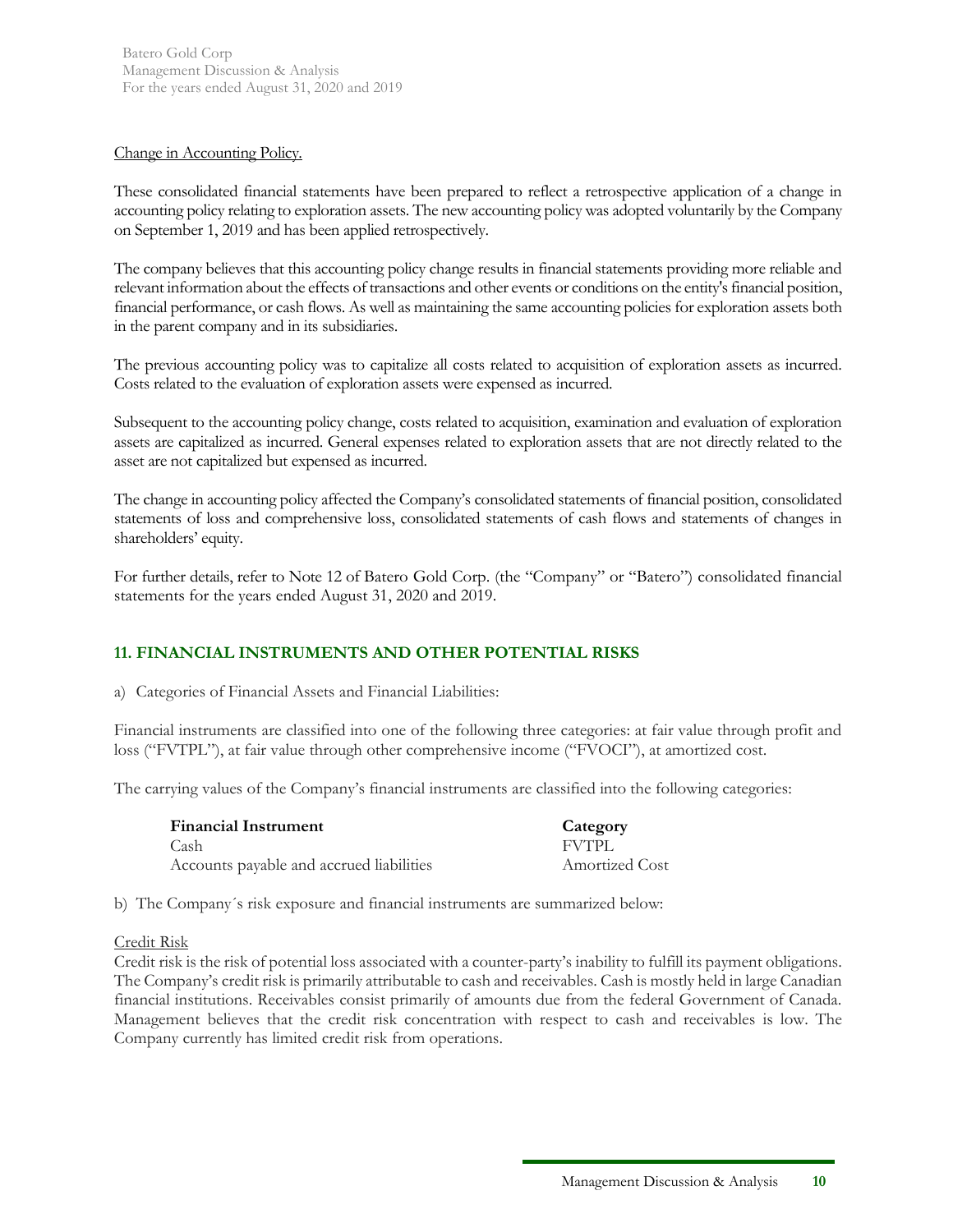### Liquidity Risk

Liquidity risk is the risk that the Company will encounter difficulty in meeting obligations associated with its financial liabilities. The Company's approach to managing liquidity is to ensure, as far as possible, that it will have sufficient liquidity to meet its liabilities when due. The Company prepares expenditure budgets which are regularly monitored and updated as considered necessary. To facilitate its exploration program and ongoing corporate, general and administrative overhead, the Company raises funds through private equity placements, public offerings and option agreements with third parties.

As at August 31, 2020, the Company had cash of \$5,148,574 (August 31, 2019 – \$7,535,159) to settle current liabilities of \$133,946 (August 31, 2019 - \$172,397).

### Impact of COVID-19

On March 11, 2020, the World Health Organization declared COVID-19 a pandemic. In mid-March 2020, federal, regional, and local authorities in Canada, the United States, and other nations began to significantly restrict the ability of people to leave their homes and carry out normal day-to-day activities. These measures will have a significant, negative effect on the economy of all nations for an uncertain period of time. The Company continues to explore its properties in accordance with government guidelines.

### Interest Rate Risk

Interest rate risk is the risk that the fair value or future cash flows of a financial instrument will fluctuate because of changes in market interest rates. There is limited interest rate risk due to the short-term nature of the Company's financial instruments.

#### Foreign Currency Risk

The Company conducts its business in Colombia in Colombian pesos, and in Canada in Canadian dollars. An insignificant dollar value of business in each country is transacted in a currency that is foreign to that operation, and as a result any foreign currency risk inherent in day-to-day operations is minimal.

The Company funds activities in the Colombian operation and advances funds from time to time by way of direct investment. As at August 31, 2020 the Company had a large balance of cash on hand denominated in US funds of approximately US\$ 3,685,000, and is of the view that the US dollar will appreciate vis-à-vis the Colombian peso, and the Canadian dollar; however, the Company has assumed a foreign exchange risk. Should the US dollar appreciate 10% vis-à-vis the Canadian dollar, the company would experience a net gain of approximately \$368,500. Should it depreciate 10% vis-à-vis the Canadian dollar, the company would experience a net loss of approximately \$368,500.

#### Capital Management

The Company's objective when managing capital, defined as its shareholders' equity, is to safeguard the entity's ability to continue as a going concern, so that it can continue to acquire and explore mineral interests. The Company funds all administration and exploration programs from the issue of shares, generally through private placements. The Company prepares a budget for seasonal exploration programs and may initiate equity offerings to ensure sufficient funds for each season's programs. If the Company is unsuccessful in raising sufficient capital, exploration programs may be extended, delayed or cancelled. In order to conserve cash, the Company may issue shares to pay for properties or compensate directors, employees and contractors through stock options.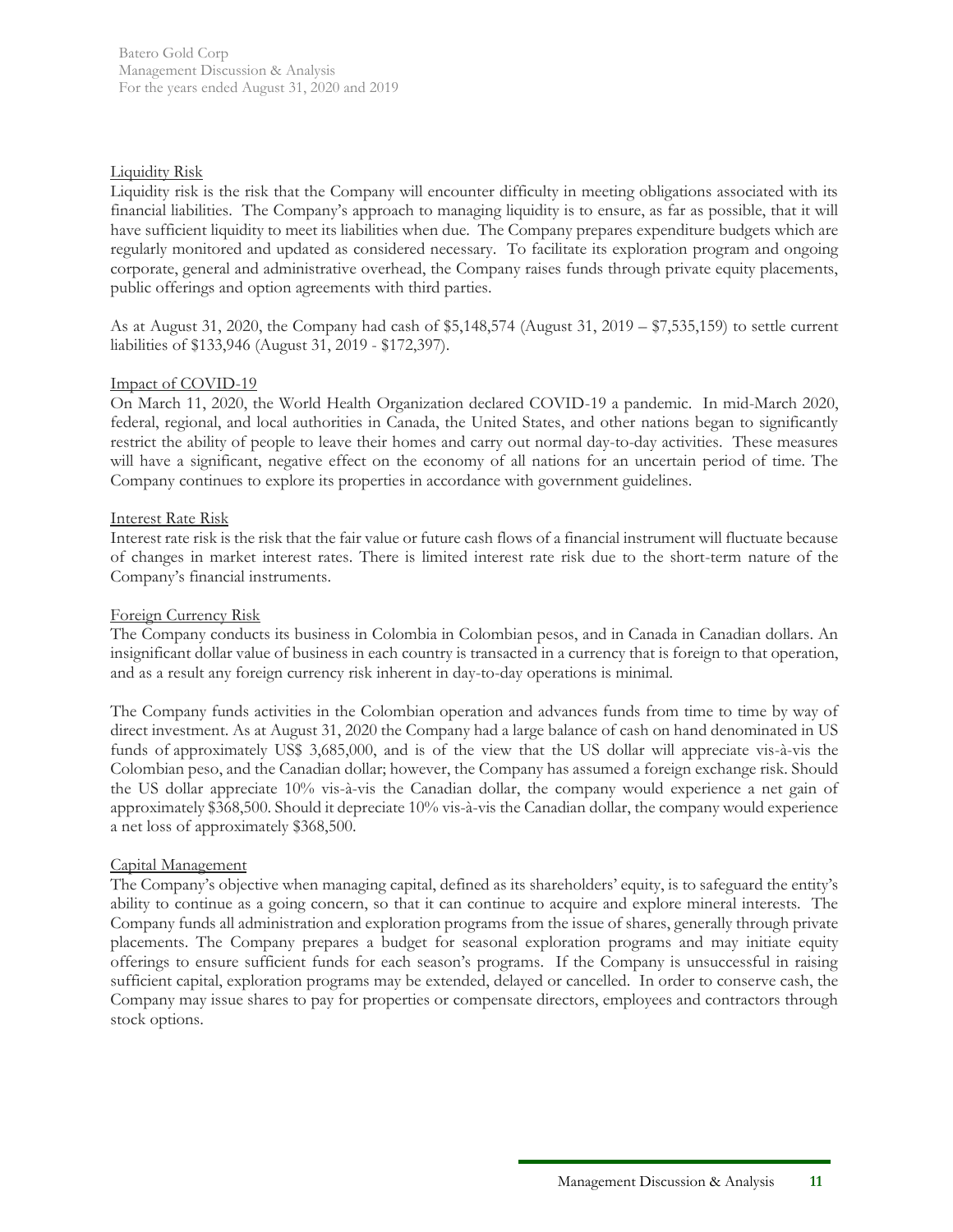# **12. RISKS AND UNCERTAINTIES**

An investment in the Company involves a number of risks. Prospective investors should carefully consider the following risks and uncertainties in addition to other information in this report in evaluating the Company and its business before making any investment decision in the common shares of the Company. The Company's business, operating and financial condition could be harmed due to any of the following risks. The risks described below are not the only ones facing the Company. Additional risks not presently known to us may also impair business operations.

### Exploration and Mining Risks

The Company is engaged in mineral exploration and development activities. Mineral exploration and development involve a high degree of risk and few properties which are explored are ultimately developed into producing mines. The long-term profitability of the Company's operations will be in part directly related to the cost and success of its exploration programs, which may be affected by a number of factors beyond the Company's control. Mineral exploration involves many risks, which even a combination of experience, knowledge and careful evaluation may not be able to overcome. Operations in which the Company has a direct or indirect interest will be subject to all the hazards and risks normally incidental to exploration, development and production of mineral resources, any of which could result in work stoppages, damage to property, and possible environmental damage.

Hazards such as unusual or unexpected formations and other conditions such as formation pressures, fire, power outages, labour disruptions, flooding, explorations, cave-ins, landslides and the inability to obtain suitable machinery, equipment or labour are involved in mineral exploration, development and operation. The Company may become subject to liability for pollution, cave-ins or hazards against which it cannot insure or against which the Company may elect not to insure. The payment of such liabilities may have a material, adverse effect on the Company's financial position.

The Company relies upon consultants and others for exploration and development expertise. Substantial expenditures are required to establish resources through drilling, to develop metallurgical processes to extract the metal from the resource and, in the case of new properties, to develop the mining and processing facilities and infrastructure at any site chosen for mining.

Although substantial benefits may be derived from the discovery of a major mineralized deposit, no assurance can be given that minerals will be discovered in sufficient quantities to justify commercial operations or that funds required for development can be obtained on a timely basis.

The economics of developing mineral properties are affected by many factors including the cost of operations, variations in the grade of resource mined, fluctuations in metal markets, allowable production, importing and exporting of minerals and environmental protection.

## Financing Risks

The Company is limited in both financial resources, and sources of operating cash flow and has no assurance that additional funding will be available to us for further exploration and development of its projects or to fulfill its obligations under any applicable agreements. There can be no assurance that the Company will be able to obtain adequate financing in the future or that the terms of such financing will be favorable. Failure to obtain such additional financing could result in delay or indefinite postponement of further exploration and development of the Company's projects with the possible loss of such properties.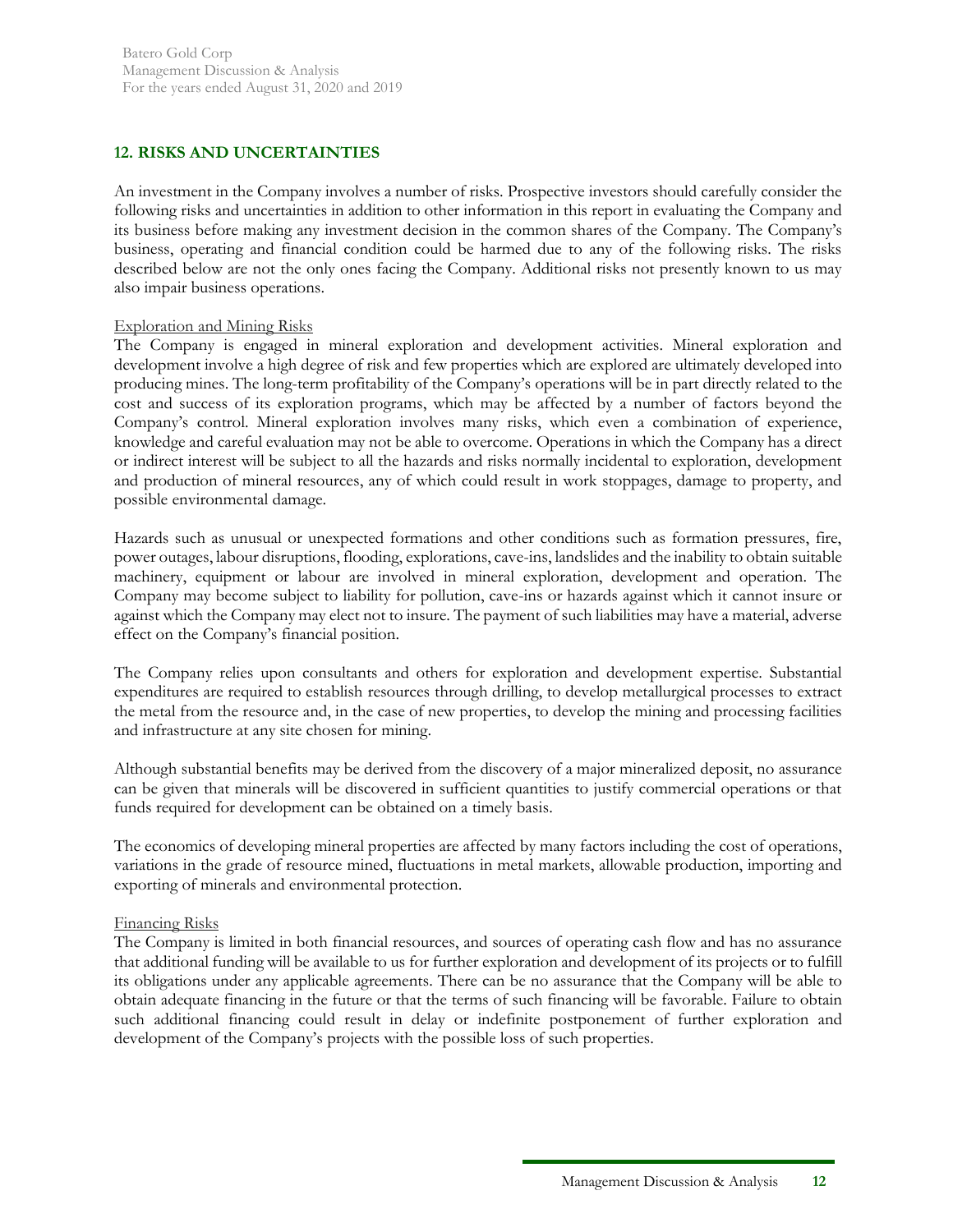### Regulatory Requirements

Even if the Company's mineral properties are proven to host economic mineral resources, factors such as governmental expropriation or regulation may prevent or restrict mining of any such deposits or repatriation of profits. The Company may acquire other properties in other jurisdictions or countries. Any changes in regulations or shifts in political conditions are beyond the control of the Company and may adversely affect its business. Operations may be affected in varying degrees by government regulations with respect to restrictions on production, price controls, export controls, income taxes, and expropriation of property, environmental legislation and mine safety.

### Uninsurable Risks

During exploration, development and production of mineral properties, certain risks, and in particular, unexpected or unusual geological operating conditions including rock bursts, cave-ins, fires, flooding and earthquakes may occur. It is not always possible to fully insure against such risks and the Company has currently decided not to take out insurance against such risks as a result of high premiums or other reasons. Should such liabilities arise, they could reduce or eliminate any future profitability and result in increasing costs and a decline in the value of the securities of the Company.

### No Assurance of Titles

It is possible that any of the Company's properties may be subject to prior unregistered agreements or transfers or native land claims and title may be affected by undetected defects.

#### Permits and Licenses

The operations of the Company may require licenses and permits from various governmental authorities. There can be no assurance that such licenses and permits as may be required to carry out exploration, development and mining operations at the Company's projects will be granted.

#### **Competition**

The mineral industry is intensely competitive in all its phases. The Company competes with many companies possessing greater financial resources and technical facilities than the Company for the acquisition of mineral concessions, claims, leases and other mineral interests as well as for the recruitment and retention of qualified employees.

In addition, there is no assurance that a ready market will exist for the sale of commercial quantities of resource. Factors beyond the control of the Company may affect the marketability of any substances discovered.

These factors include market fluctuations, the proximity and capacity of natural resource markets and processing equipment, government regulations, including regulations relating to prices, taxes, royalties, land tenure, land use, importing and exporting of minerals and environmental protection. The exact effect of these factors cannot be accurately predicted, but the combination of these factors may result in the Company not receiving an adequate return on invested capital or losing its investment capital.

#### Environmental Regulations

The Company's operations may be subject to environmental regulations promulgated by government agencies from time to time. Environmental legislation provides for restrictions and prohibitions on spills, releases or emissions of various substances produced in association with certain mining industry operations, such as seepage from tailings disposal areas, which would result in environmental pollution.

A breach of such legislation may result in imposition of fines and penalties. In addition, certain types of operations require the submission and approval of environmental impact assessments.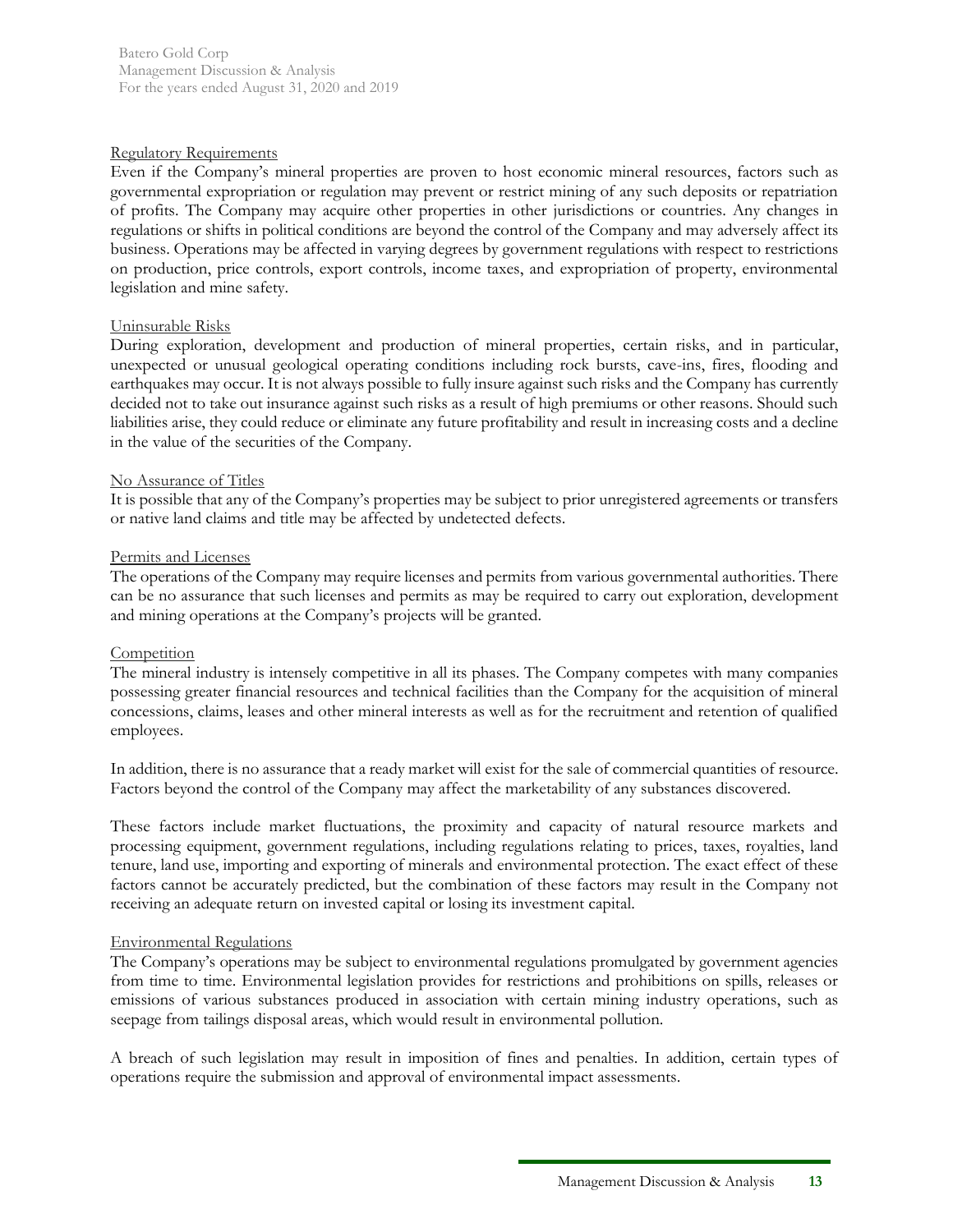Batero Gold Corp Management Discussion & Analysis For the years ended August 31, 2020 and 2019

Environmental legislation is evolving in a manner which will require stricter standards and enforcement, increased fines and penalties for non-compliance, more stringent environmental assessments of proposed projects and a heightened degree of responsibility for companies and their officers, directors and employees. The cost of compliance with changes in governmental regulations has a potential to reduce the profitability of operations. There is no assurance that future changes in environmental regulation, if any, will not adversely affect the Company's operations.

#### Stage of Development

The Company is in the business of exploring for, with the goal of producing, mineral resources from its mineral exploration properties. None of the Company's properties have commenced commercial production and the Company has no history or earnings or cash flow from its operations. As result of the foregoing, there can be no assurance that the Company will be able to develop any of its properties profitably or that its activities will generate positive cash flow. A prospective investor in the Company must be prepared to rely solely upon the ability, expertise, judgment, discretion, integrity and good faith of its management in all aspects of the development and implementation of the Company business activities.

#### Markets for Securities

There can be no assurance that an active trading market in the Company's securities will be established and sustained. The market price for its securities could be subject to wide fluctuations. Factors such as commodity prices, government regulation, interest rates, share price movements of our peer companies and competitors, as well as overall market movements, may have a significant impact on the market price of the securities of the Company. The stock market has from time to time experienced extreme price and volume fluctuations, particularly in the mining sector, which have often been unrelated to the operating performance of companies.

#### Reliance on Key Individuals

The Company's success depends to a certain degree upon certain key members of the management. It is expected that these individuals will be a significant factor in its growth and success. The loss of the service of members of the management and certain key employees could have a material adverse effect on the Company.

#### Geopolitical Risks

The Company may be affected in varying degrees by government regulations with respect to, but not limited to, restrictions on future exploitation and production, price controls, export controls, currency availability, income taxes, delays in obtaining or the inability to obtain necessary permits, opposition to mining from environmental and other non-governmental organizations, expropriation of property, ownership of assets, environmental legislation, labour relations, limitations on mineral exports, increased financing costs, and site safety. In addition, legislative enactments may be delayed or announced without being enacted and future political action that may adversely affect the Company cannot be predicted.

#### **13. OUTSTANDING SHARE, WARRANT AND OPTION DATA**

As at August 31, 2020, the Company had the following outstanding securities:

- 115,182,383 common shares issued and outstanding in the capital of the Company ("Common Shares");
- Nil Common Share purchase warrants ("Warrants"); and
- 8,100,000 stock options ("Options").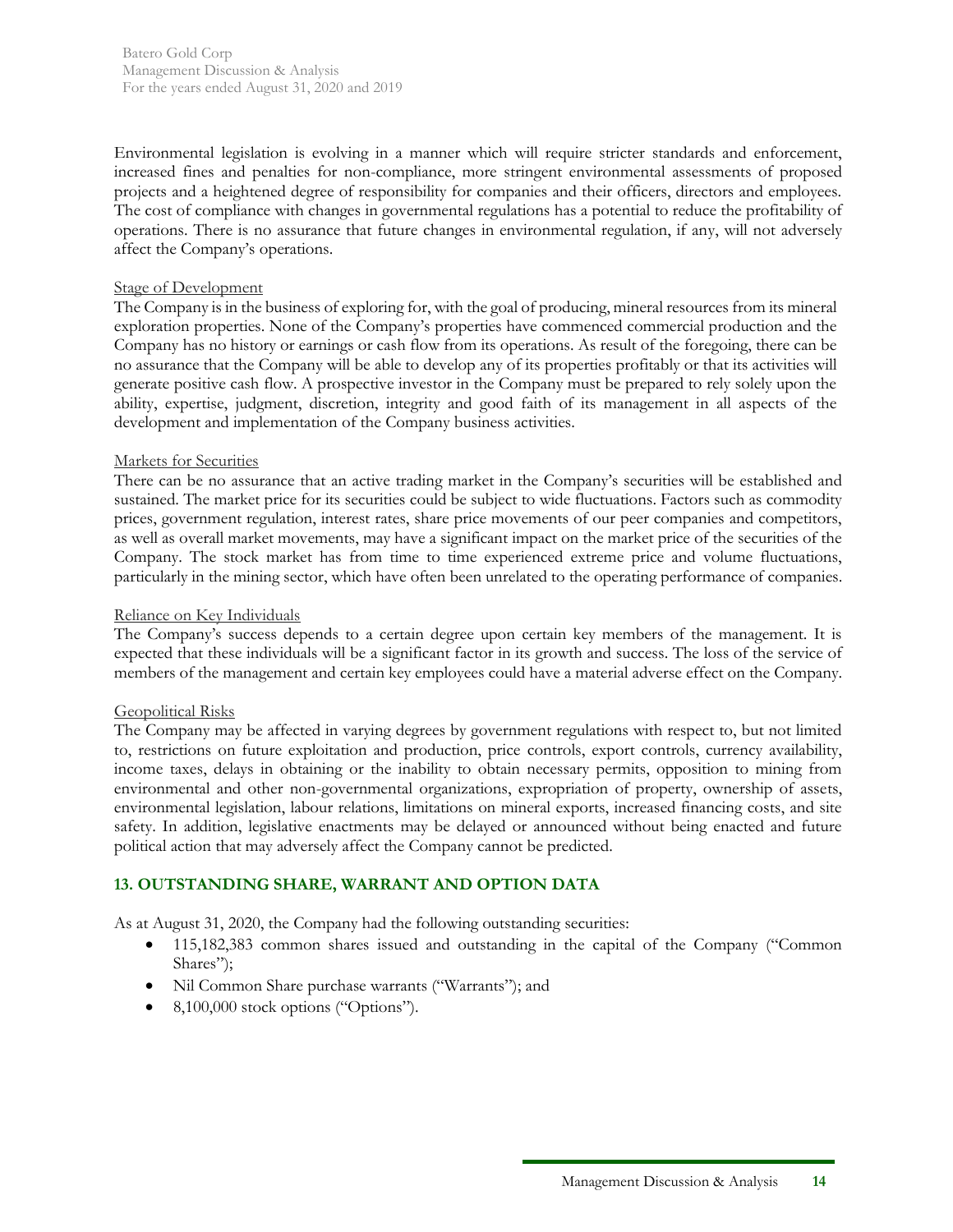# **14. CAUTIONARY NOTE TO INVESTORS REGARDING DEFINITION OF MINERAL RESOURCES**

This MD&A uses the terms "Measured", "Indicated" and "Inferred" Resources in accordance with the Canadian Institute of Mining, Metallurgy and Petroleum (CIM) Definition Standards. Investors are advised that while such terms are recognized and required by Canadian securities laws, the United States Securities and Exchange Commission ("SEC") does not recognize these terms. The term "Inferred Mineral Resource" refers to a mineral resource for which quantity and grade or quality are estimated on the basis of limited geological evidence and sampling and for which geological evidence is sufficient to imply but not verify, geological and grade or quality continuity. These estimates are based on limited information and have a great amount of uncertainty as to their existence, and as to their economic and legal feasibility. It cannot be assumed that all or any part of an Inferred Mineral Resource will ever be upgraded to a higher category of resource, such as "Indicated" or "Measured", because of continued exploration. Under Canadian securities laws, estimates of an "Inferred Mineral Resource" may not form the basis of pre-feasibility or feasibility studies and can only be used in economic studies in the limited circumstances as described in NI 43-101. Investors are cautioned not to assume that all or any part of "Measured" or "Indicated Mineral Resources" will ever be converted into "Mineral Reserves" (the economically mineable part of an "Indicated" or "Measured Mineral Resource"). Investors are also cautioned not to assume that all or any part of an Inferred Mineral Resource exists, or is economically or legally mineable. In addition, disclosure of contained ounces is permitted under Canadian regulations. However, except as to Reserves, the SEC only permits issuers to report mineralization as in place tonnage and grade without reference to unit measures.

# **15. FORWARD LOOKING STATEMENTS**

Certain statements in this MD&A are forward-looking statements or forward-looking information (collectively "forward-looking statements") within the meaning of applicable securities legislation. The Company is hereby providing cautionary statements identifying important factors that could cause the actual results to differ materially from those projected in the forward-looking statements. Any statements that express, or involve discussions as to, expectations, beliefs, plans, objectives, assumptions or future events or performance are not historical facts and may be forward-looking and may involve estimates, assumptions and uncertainties which could cause actual results or outcomes to differ materially from those expressed in the forward-looking statements. Often, but not always, forward-looking statements can be identified by the use of words such as "plans", "expects", "is expected", "budget", "scheduled", "estimates", "forecasts", "intends", "anticipates", or "believes" or the negatives thereof or variations of such words and phrases or statements that certain actions, events or results "may", "could", "would", "might" or "will" be taken, occur or be achieved. Forward-looking statements in this MD&A include, but are not limited to, statements with respect to: (i) the estimation of inferred and indicated mineral resources; (ii) the registration of the concession agreements comprising the Batero-Quinchia Project; (iii) the market and future price of gold; (iv) the timing, cost and success of future exploration activities, including, but not limited to, the advancement of the La Cumbre sector of the Batero-Quinchia Project towards a production decision; (v) currency fluctuations; (vi) requirements for additional capital; and (vii) increases in mineral resource estimates.

Forward-looking statements are based on reasonable assumptions, estimates, analysis and opinions of management made in light of its experience and its perception of trends, current conditions and expected developments, as well as other factors that management believes to be relevant and reasonable in the circumstances at the date that such statements are made, but which may prove to be incorrect. The Company believes that the assumptions and expectations reflected in such forward-looking information are reasonable.